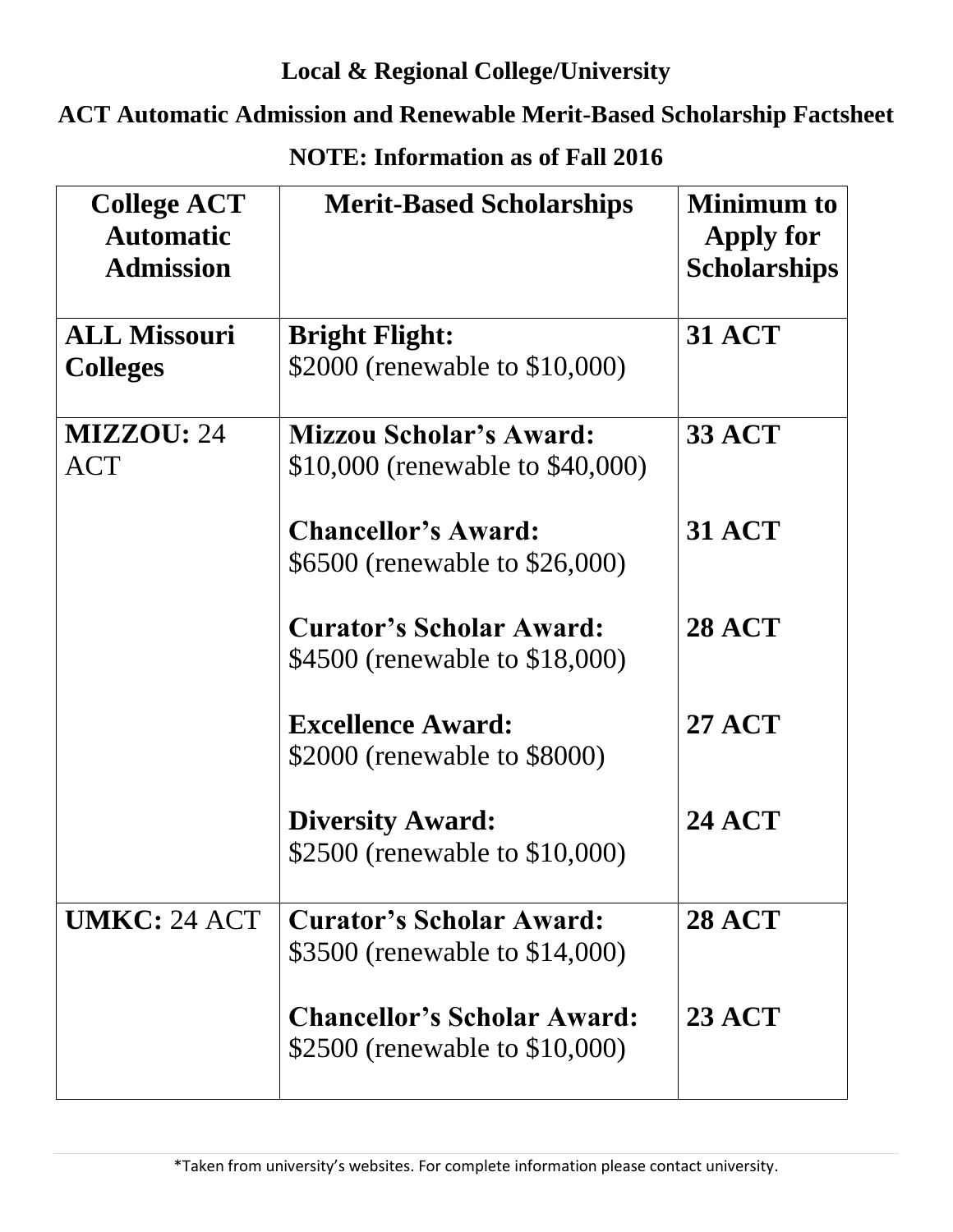| <b>UCM: 21 ACT</b>             | <b>Red &amp; Black Scholarship:</b><br>\$1000                                              | <b>25 ACT</b> |
|--------------------------------|--------------------------------------------------------------------------------------------|---------------|
| PARK: 20 ACT                   | <b>Founders Scholarship:</b><br>\$5,000 (renewable to \$20,000)                            | <b>23 ACT</b> |
|                                | <b>Park-A-Plus Recognition</b><br><b>Scholarship:</b> (\$3000 renewable)<br>to $$12,000$ ) | <b>21 ACT</b> |
|                                | <b>Hundley-Volkner Scholarship:</b><br>\$2500 (renewable to \$10,000)                      | <b>21 ACT</b> |
| <b>NWMSU:</b><br>21 ACT        | <b>President's Scholarship:</b><br>\$3,500                                                 | <b>27 ACT</b> |
|                                | <b>Distinguished Scholarship:</b><br>\$3,500                                               | <b>27 ACT</b> |
|                                | <b>Tower Scholarship:</b><br>\$2,500                                                       | <b>23 ACT</b> |
|                                | <b>Bearcat Advantage:</b><br>\$6,320                                                       | <b>23 ACT</b> |
|                                | A+ Scholarship:<br>\$1,500                                                                 | <b>21 ACT</b> |
| Missouri S&T:<br><b>24 ACT</b> | \$12,000 (renewable to \$48,000)                                                           | <b>31 ACT</b> |
| <b>Truman State:</b><br>23 ACT | <b>\$3000</b> (renewable to \$12,000)                                                      | <b>27 ACT</b> |
|                                | \$2500 (renewable to \$10,000)                                                             | <b>25 ACT</b> |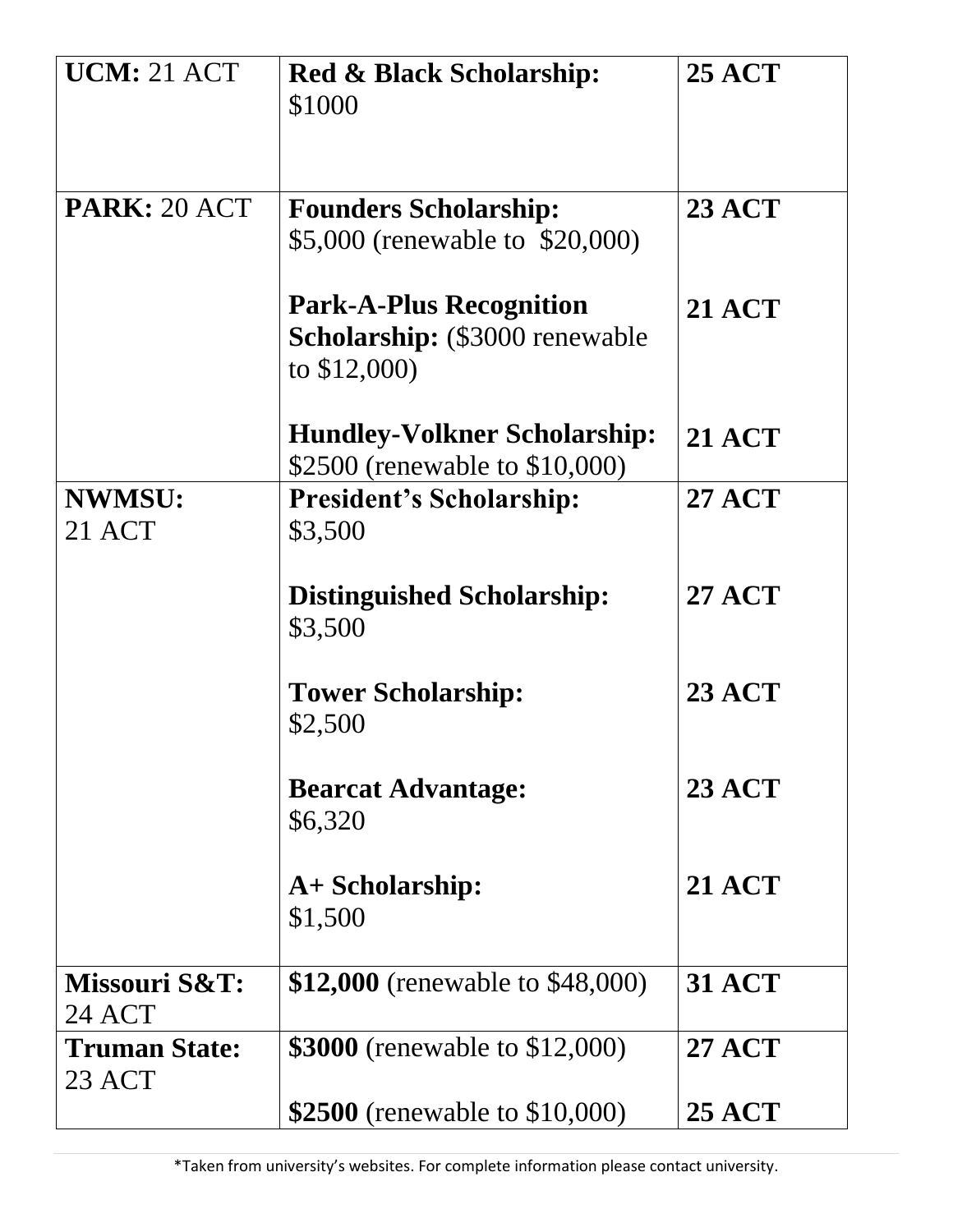|                                       | \$2000 (renewable to \$8000)            | <b>23 ACT</b> |
|---------------------------------------|-----------------------------------------|---------------|
| <b>Missouri</b><br>Western:<br>21 ACT | \$5000-\$9774 (renewable to<br>\$39,000 | <b>27 ACT</b> |
|                                       | <b>\$3600</b> (renewable to \$14,400)   | <b>26 ACT</b> |
|                                       | \$2600 (renewable to \$10,400)          | <b>23 ACT</b> |
|                                       | \$1000 (renewable to \$4000)            | <b>20 ACT</b> |
| <b>Missouri State:</b><br>21 ACT      | \$12,500 (renewable to \$50,000)        | <b>30 ACT</b> |
|                                       | <b>\$5000</b> (renewable to \$20,000)   | <b>28 ACT</b> |
|                                       | \$2500 (renewable to \$10,000)          | <b>26 ACT</b> |
|                                       | \$1500 (renewable to \$6000)            | <b>24 ACT</b> |
| <b>Rockhurst:</b><br>22 ACT           | \$22,000                                | <b>30 ACT</b> |
|                                       | \$20,000                                | <b>28 ACT</b> |
|                                       | \$19,000                                | <b>26 ACT</b> |
|                                       | \$18,000                                | <b>25 ACT</b> |
|                                       | \$16,000                                | <b>24 ACT</b> |
|                                       | \$15,000                                | <b>23 ACT</b> |
|                                       | \$13,000                                | <b>22 ACT</b> |
|                                       |                                         |               |